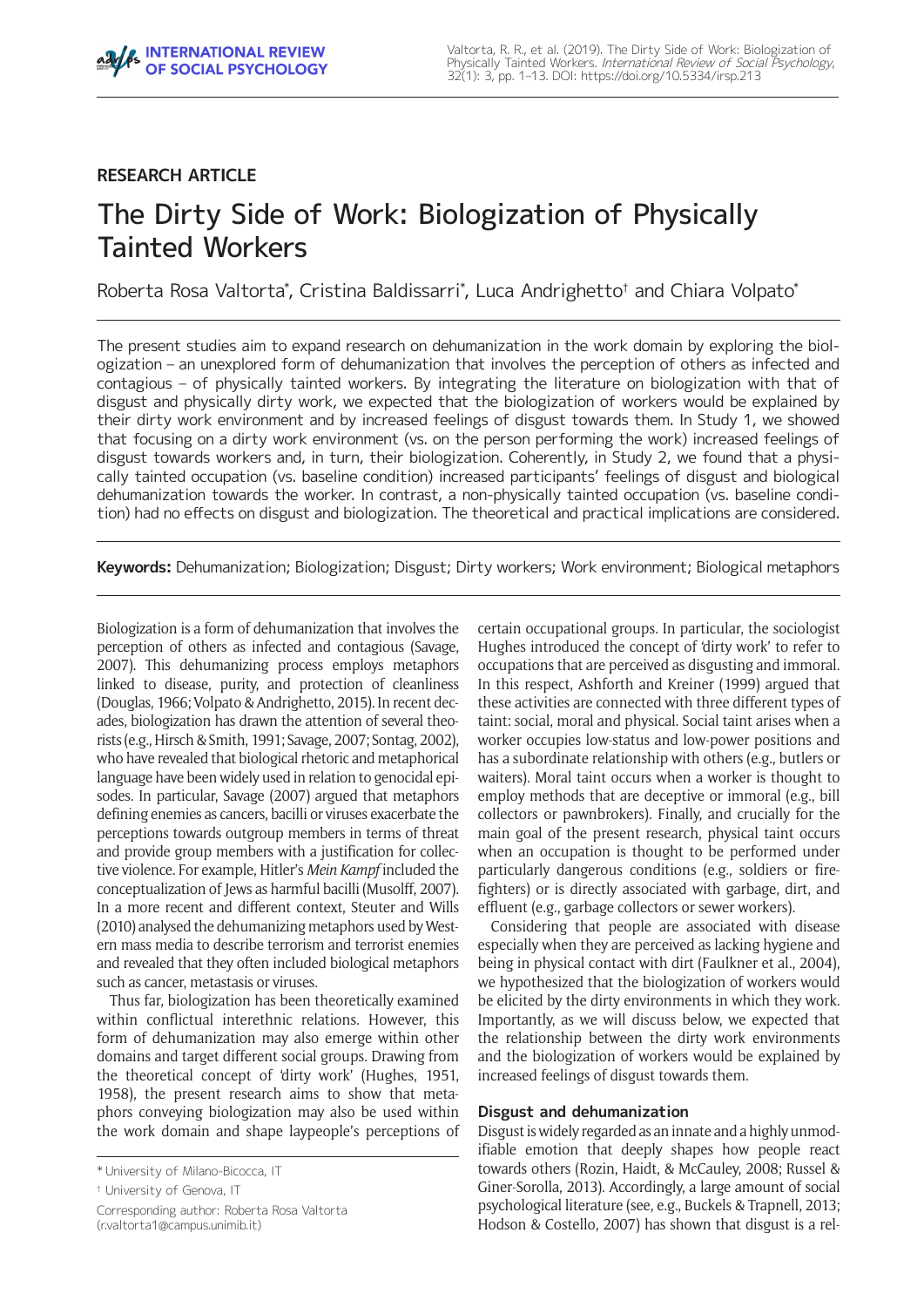evant emotion in the intergroup domain that shapes, for instance, negative attitudes towards immigrants or deviant individuals (Faulkner et al., 2004; Hodson & Costello, 2007; Navarrete & Fessler, 2006). Interestingly, some studies revealed that this association was mediated by a fear of being contaminated by outgroup members (Faulkner et al., 2004; Laakasuo et al., 2017; Navarrete & Fessler, 2006). Furthermore, Neuberg and colleagues (Neuberg & Cottrell, 2002; Neuberg, Kenrick, & Schaller, 2011) speculated that disgust motivates contaminant-minimizing behaviours, including the desire to avoid and/or eliminate the contaminant (see also Dutta & Rao, 2015). In parallel with these studies, Harris and Fiske (2006) found that members of certain disgust-eliciting outgroups fail to be processed as fully human. Through an fMRI investigation, the authors found that only extreme outgroups, groups that are low in both warmth and competence (e.g., the homeless) had activated insula and amygdala, a pattern consistent with disgust. In line with these investigations, Buckels and Trapnell (2013), by examining the influence of disgust on outgroup dehumanization through a modified version of the *Implicit Association Test* (IAT; Greenwald, Nosek, & Banaji 2003) and a minimal groups paradigm, found that all participants demonstrated a dehumanizing bias whereby outgroup members were more strongly associated with non-human entities than were ingroup members. Crucially, feelings of disgust significantly potentiated this dangerous cognitive bias. Furthermore, the authors found that this effect was distinct from sadness, which showed little influence on dehumanization. Disgust thus appears to have the unique capacity to foster social-cognitive dehumanization of outgroup members. Relevant to the present research, Tipler and Ruscher (2014) also argued that disgust is strongly linked to nonhuman metaphors concerning disease, purity, and protection of cleanliness. There is a growing body of evidence indicating a functional linkage between disgust and disease avoidance (for a review, see Oaten, Stevenson, & Case, 2009). Disgust is triggered by categories of people who were more likely to carry pathogens, which pose a more acute threat to fitness (Case, Repacholi, & Stevenson, 2006; Curtis, Aunger, & Rabie, 2004) or who are stereotypically associated with specific types of infectious disease (Cottrell & Neuberg, 2005).

Why does disgust play such an important role in determining the avoidance, rejection or even dehumanization of others? According to Nussbaum (2010), disgust is commonly felt towards a wide range of primary objects, such as faeces, blood, corpses or decaying meat. This primary disgust can be then projected onto an individual or an entire group that is culturally perceived as contaminated by these disgusting primary objects. Summing up this idea, Rozin, Millman, and Nemeroff (1986) defined the principles of projective disgust as 'laws of sympathetic magic': if object A is disgusting and B looks like A or comes into contact with A, B is also disgusting. Nussbaum (2010) stressed that projective disgust has no reliable connection with a genuine danger of being contaminated by outgroup members; it is instead a cultural product, a powerful means of creating social hierarchies that are politically used to subordinate low-status social groups or certain workers. History provides us with different instances of

how projective disgust is culturally used to subordinate and socially exclude workers who operate in degrading and dirty environments. The most impactful example is perhaps that of *Dalits* in Hindu tradition. The 'untouchables', or *Dalits*, are people who perform physically unclean work in an occupation that puts them in contact with soiled objects. For example, Dalits cremate the dead, clean latrines, remove dead animals from the roads or sweep streets. In line with the Hindu caste system, Dalits must be isolated from the community because they can make people of the upper castes impure simply by looking at them (Nussbaum, 2010). More generally, disgust forms part of what can be considered the psychological immune system, a motivational system involving behaviours aimed at protecting the body from infections that also influence social interactions (Murray & Schaller, 2016; Schaller & Duncan, 2007; Schnall, 2016). In this respect, through an experimental study, Curtis et al., (2004) showed that people were much more disgusted by stimuli that could lead to the transmission of infectious disease, compared to stimuli involving no such danger. Thus, disgust may communicate a potentially dangerous social situation and therefore makes health concerns salient. For these reasons, we supposed that feelings of disgust would be associated with the biological kind of dehumanizing perception. Specifically, by integrating the literature on disgust (e.g., Nussbaum, 2010; Oaten et al., 2009) with that of biologization (e.g., Savage, 2007; Sontag, 2002) and physically dirty work (Hughes 1951, 1958; Douglas, 1966), we hypothesized that the dirty work environments characterizing physically dirty occupations would elicit laypeople's disgust towards these workers. In turn, disgust would increase the association of these physically tainted workers with biological metaphors.

#### **Study 1**

Study 1 was designed to experimentally verify the causal link between degrading work environments and increased feelings of disgust towards pre-selected physically tainted workers (i.e., a garbage collector and a janitor), which, in turn, would lead to increased biological dehumanization of workers. To do so, we employed visual stimuli (i.e., video clips) that depicted a garbage collector and a janitor performing their daily activities – that is, sweeping a street and cleaning a restroom, respectively. The two occupations and videos were selected through preliminary studies described below. We manipulated the participants' attentional focus while they viewed these video clips (for a similar procedure, see Andrighetto, Baldissarri, & Volpato, 2017; Heflick et al., 2012). Depending on the experimental condition, the participants were prompted to focus on the environment (environment-focus condition) or on the person in the video (person-focus condition). We supposed that if it is true that disgust can be 'projective' (Nussbaum, 2010; Rozin et al., 1986), then focusing on the dirty work environment that characterizes physically tainted occupations would promote disgust towards people who work in such an environment. In addition, our hypothesis was backedup by several authors (Buckels & Trapnell, 2013; Curtis & Biran, 2001; Haidt, McCauley & Rozin, 1994; Mikolić, 2016; Rozin et al., 2008), according to which bodily fluids and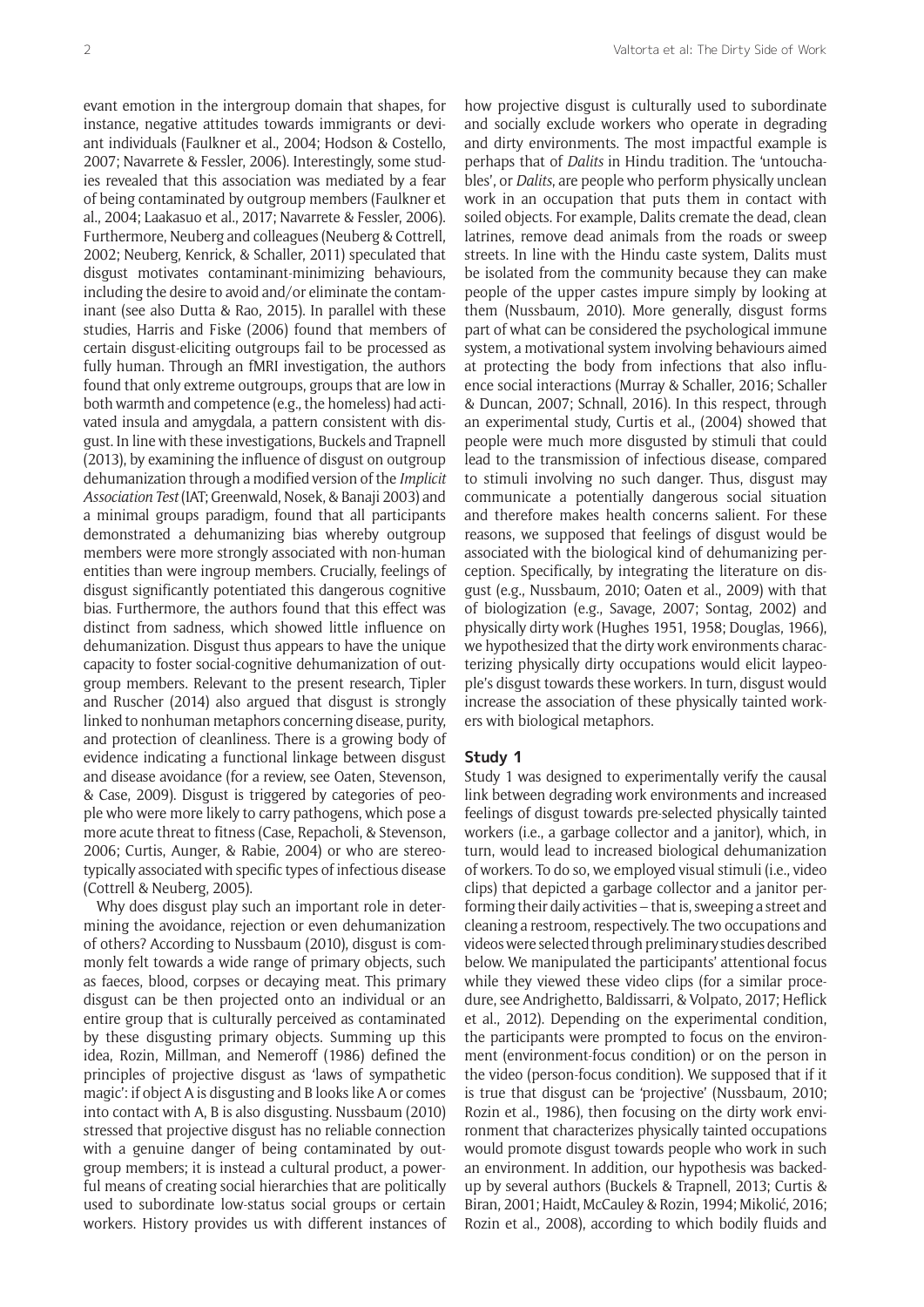dirty environments can be considered culturally universal elicitors of disgust. Moreover, in order to demonstrate the importance of disgust in the severity of moral judgements, it is noteworthy that Schnall et al., (2008) used a dirty work setting to experimentally manipulate participants' disgust levels. In line with our hypotheses, the procedure employed by the authors further demonstrated the relevant role of a dirty workspace in eliciting feelings of disgust. For these reasons, we assumed that focusing on the work environment (vs. the person) would increase perceptions of the targets as associated with contagion and reflect biological dehumanization via increased feelings of disgust. Finally, to provide evidence that the effect of work environments via disgust on dehumanizing perception is a peculiar process of biological dehumanization, two other forms of dehumanization (i.e., animalization and objectification, namely, the consideration of a certain group of people as more similar to animals or objects rather than to human beings; Volpato & Andrighetto, 2015) were considered in the study. Literature (e.g., Valtorta, Baldissarri, Andrighetto, & Volpato, 2019) has demonstrated that objectification and animalization are not linked to the dirtiness of work settings. Therefore, we expected to find the effect of the work environment via disgust only on the biological kind of dehumanizing perception.

#### **Method**

The occupational groups (i.e., garbage collector and janitor jobs) were selected through a preliminary study aimed at identifying the most salient tainted occupations in the Italian context.<sup>1</sup> After citing some tainted occupations, thirtythree participants (18 females; *M* = 32.36, *SD* = 15.94) were asked to assess the extent to which (1 = *not at all*; 7 = *extremely*) each type of work was socially, morally and physically tainted in Italian society. Before answering, volunteers received a definition of each type of taint (Ashforth & Kreiner, 1999). Through a series of paired-sample *t*-tests, we selected the occupations with the highest score for one type of taint and the lowest scores on the other two. In particular, we found that garbage collectors and janitors were evaluated as more physically tainted – *M* = 6.83, *SD* = 0.38 for garbage collectors;  $M = 6.97$ ,  $SD = 0.18$  for janitors – than socially – *M* = 6.07, *SD* = 1.26; *t*(29) = 3.04, *p* = 0.005,  $d = 0.55$  for garbage collectors;  $M = 6.37$ ,  $SD = 0.96$ ; *t*(29) = 3.52, *p* < 0.001, *d* = 0.64 for janitors – or morally – *M* = 1.50, *SD* = 0.86; *t*(29) = 28.41, *p* < 0.001, *d* = 5.18 for garbage collectors;  $M = 1.33$ ,  $SD = 0.66$ ;  $t(29) = 46.14$ , *p* < 0.001, *d* = 8.42 for janitors – tainted.

**Participants and experimental design.** One hundred and sixty (119 females) Italian volunteers participated in the study. The participants' ages ranged from 18 to 49 years (*M* = 24.17, *SD* = 4.1). A 2 (focus: environment vs.  $person) \times 2$  (target: garbage collector, janitor) design was used, with the target as a within-subjects variable and the focus as a between-subjects variable. The participants were randomly allocated to the experimental conditions. A post hoc power analysis was conducted with G\*Power 3.1. With an alpha level of 0.05, a sample size of 160, and the largest effect size we found in our results  $(f^2 = 0.33)$ , the achieved power for the study was 0.99.

**Procedure and measures.** The participants took part in an online study introduced as a task that involved

'impression formation' of other people. To manipulate the focus, before they watched the video, the participants were instructed to focus either on the environment in the clip (environment-focus condition) or on the target shown in the clip (person-focus condition). Each participant watched two videos: one depicting the garbage collector and the other depicting the janitor. The presentation order of the two videos was counterbalanced across participants. After the participants viewed each video, they completed a measure assessing feelings of disgust towards the target and a measure assessing the perceptions of the target as virus-like, animal-like, object-like and as a human being. Finally, the participants completed a manipulation check item, submitted their demographic information and were fully debriefed and thanked.

*Videos.* The two video clips, which were downloaded from freely available online sources, were both 65 seconds long and depicted two non-famous individuals performing their daily work tasks. The garbage collector clip depicted a man sweeping a street. The janitor clip showed a man cleaning a restroom. Both workers wore their respective work uniforms. These two videos were selected from an initial pool of six clips (three for each occupation). Thirty volunteers (18 females; *M* = 29.10, *SD* = 9.81), who were blind to the study aims, evaluated each type of work depicted in the videos in terms of the work characteristics (e.g., useful – reversed, subordinate, boring;  $\alpha$  = 0.78) and the features of the environment (e.g., dirty, degrading, dangerous;  $\alpha$  = 0.90) using a 7-point scale (1 = *not at all*; 7 = *extremely*). We selected the two videos (one for each occupation) with the highest environment score in terms of dirt, and we controlled the chosen clips through a series of *t*-tests. The results revealed that there were no significant differences between the two occupations regarding work characteristics, *t*(22) = 0.38, *p* = 0.701, *d* = 0.02, and environment features, *t*(27) = –1.37, *p* = 0.183, *d* = 0.51. Furthermore, the targets depicted in the videos were evaluated in terms of perceived pleasantness, familiarity, and socio-economic status. The participants rated the pleasantness ("How pleasant is the target filmed in the video?") and familiarity ("How familiar is the target filmed in the video?") of the garbage collector and the janitor on a 7-point scale (1 = *not at all*; 7 = *extremely*). To measure the perceived socio-economic status, the participants were asked to indicate the status of the workers (low, middle, high). A series of *t*-tests showed that there were no significant differences between the two targets in terms of the ratings of perceived pleasantness,  $t(26) = 0.22$ ,  $p = 0.823$ , *d* = 0.01, familiarity, *t*(25) = –0.36, *p* = 0.724, *d* = 0.02, and socio-economic status, *t*(28) = 0, *p* = 1.00, *d* = 0.00.

*Focus manipulation.* In the environment-focus condition, the participants read these instructions on the computer screen: "You are going to view a video clip. Please focus on the environment filmed in the video while you watch". In the person-focus condition, the word "environment" was replaced with "person".

*Feelings of disgust.* Perceptions of disgust towards the workers were measured using eight disgust-related words (e.g., disgust, aversion, pleasure – reversed, nausea, distaste, revulsion, appreciation – reversed, and attraction – reversed;  $\alpha$  = 0.86) borrowed from previous research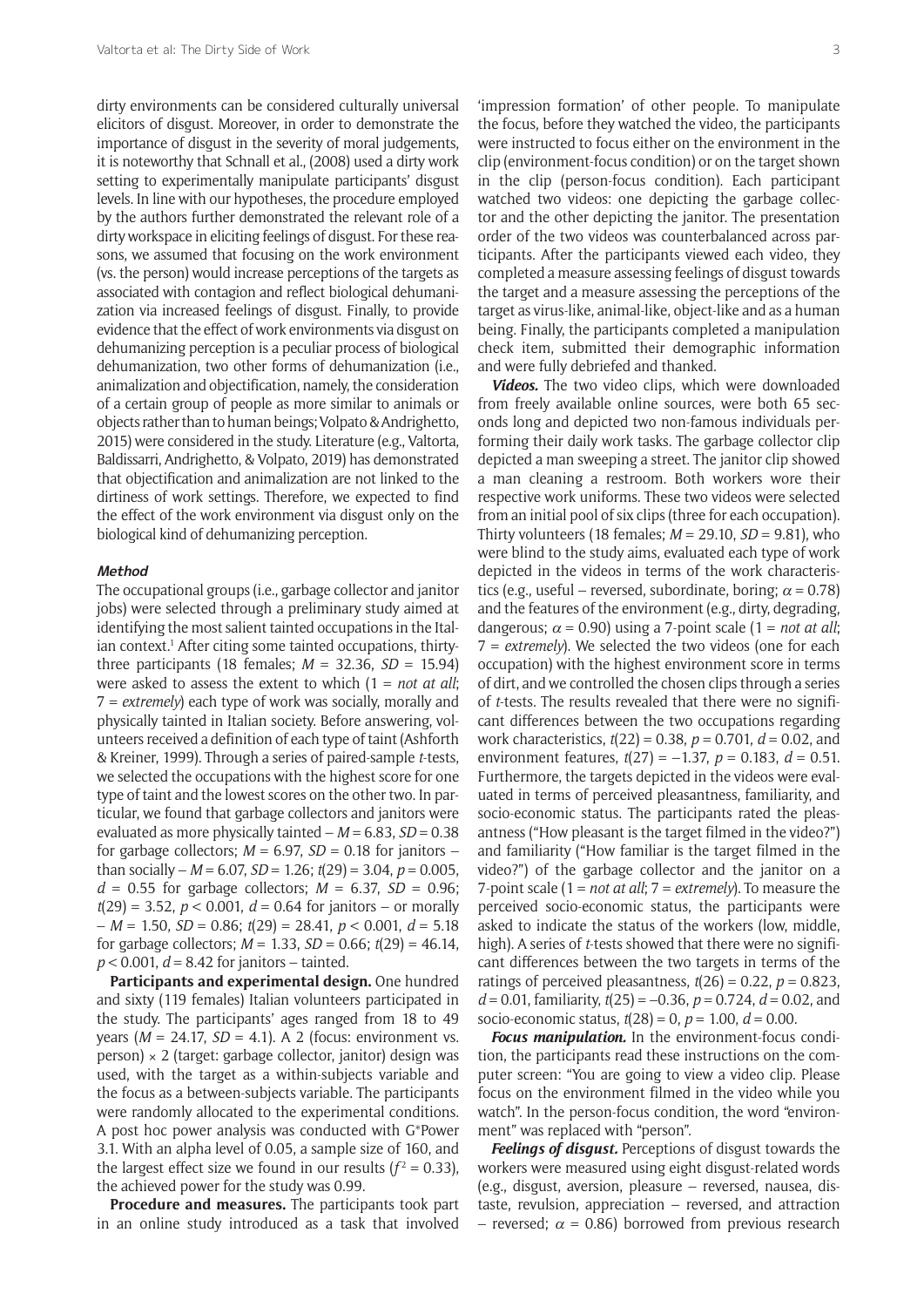(e.g., Buckels & Trapnell, 2013; Dasgupta et al., 2009). In particular, the participants were asked to rate the extent to which they felt disgust towards each target by answering on a 7-point Likert scale (1 = *not at all*; 7 = *extremely*) the following question: "How much do you feel [disgust] towards the target filmed in the video?".

*Measures of dehumanization.* To measure dehumanization, the participants were asked to rate the extent to which the target was associated with different sets of words (1 = *not at all*; 7 = *extremely*). The perceptions of the target as virus-like and animal-like were measured using four virus-related nouns (virus, contamination, filth, and contagion;  $\alpha$  = 0.85) and four animal-related nouns (animal, savage, primitive, and beast;  $\alpha$  = 0.80) borrowed from the literature concerning dirtiness and dehumanization (e.g., Douglas, 1966; Savage, 2007; Speltini & Passini, 2014; Steuter & Wills, 2010; Tipler & Ruscher, 2014). Perceptions of each target as object-like were instead measured employing six object-related words (object, tool, device, thing, instrument, and number;  $\alpha = 0.85$ ; see Andrighetto et al., 2017; Rudman & Mescher, 2012). Perceptions of the target as a human being were measured using five human-related words (human being, person, individual, subject and citizen;  $\alpha$  = 0.93; see, e.g., Capozza et al., 2012). To obtain a different index for each dehumanization form, we computed three scores. The biologization score resulted from the difference between the virus-related words and the human-related words, the animalization score resulted from the difference between the animal-related words and the human-related words, and the objectification score resulted from the difference between the object-related words and the human-related words. In this respect, higher scores indicated stronger perceptions of the target as virus-like, animal-like or object-like than as a human being (for a similar procedure, see Andrighetto et al., 2017).

*Manipulation check item.* After completing the scales, the participants were asked to indicate what they focused on while viewing the video (environment vs. person).

#### **Results**

Twenty-four participants were excluded from the study because they failed the manipulation check and therefore were not considered in the main analyses.<sup>2</sup> The final sample considered for the analyses was of 136 participants (103 females; *M* = 24.40, *SD* = 3.64).

Feelings of disgust. We performed a 2 (focus: environment vs. person)  $\times$  2 (target: garbage collectors, janitor) ANOVA with repeated measurements on participants' perceptions of disgust towards the workers. The analysis yielded the expected main effect of focus, *F*(1,134) = 66.09,  $p$  < 0.001,  $\eta_p^2$  = 0.33: the participants perceived more disgust towards each target when they were primed to focus on his work environment ( $M_{gc} = 4.34$ ,  $SD_{gc} = 0.83$ ;  $M_{j} = 4.42$ ,  $SD_i = 0.78$ ) rather than on the person himself ( $M_{gc} = 3.46$ ,  $SD_{\infty}^{'} = 0.60$ ;  $M_i = 3.53$ ,  $SD_i = 0.72$ ; see **Figure 1**). Instead, neither the main effect of target,  $F(1,134) = 1.25$ ,  $p = 0.266$ ,  $\eta_p^2$  = 0.01, nor the interaction of target  $\times$  focus manipulation,  $F(1,134) = 0.02$ ,  $p = 0.896$ ,  $\eta_p^2 = 0.00$ , was significant.

**Measures of dehumanization.** A MANOVA with repeated measurements was conducted to analyse the effects of focus (focus: environment vs. person) on the participants' dehumanized perceptions of the workers. The multivariate test revealed a main effect of focus,  $\lambda = 0.63$ , *F*(1,134) = 26.24, *p* < 0.001,  $\eta_p^2$  = 0.37. As reported below, univariate tests showed a significant effect of focus on dehumanization scores.

*Biologization.* The analysis showed a main effect of focus,  $F(1,134) = 38.80$ ,  $p < 0.001$ ,  $\eta_p^2 = 0.22$ , indicating that the participants biologized more the two workers when they were primed to focus on the work environment  $(M_{gc} = -2.39, SD_{gc} = 1.64; M_{i} = -2.75, SD_{i} = 1.86)$  rather than on the person ( $M_{gc} = -4.59$ ,  $SD_{gc} = 1.92$ ;  $M_{\text{I}} = -4.50$ ,  $SD<sub>i</sub> = 2.34$ ). Instead, the main effect of the target was not significant,  $F(1,134) = 1.64$ ,  $p = 0.203$ ,  $\eta_p^2 = 0.01$ . Furthermore, we found that the interaction of target  $\times$  focus manipulation was significant,  $F(1,134) = 4.30$ ,  $p = 0.040$ ,  $\eta_p^2 = 0.03$ , indicating that when participants were primed to focus on the work environment, they biologized the garbage collector more than the janitor. Despite this latter unexpected finding, these results overall confirmed our hypothesis: participants dehumanized the two physically dirty workers in a more biological way when they were primed to focus on the work environment rather than on the person (see **Figure 2**).



**Figure 1:** Study 1: Perceptions of disgust as a function of focus manipulation.



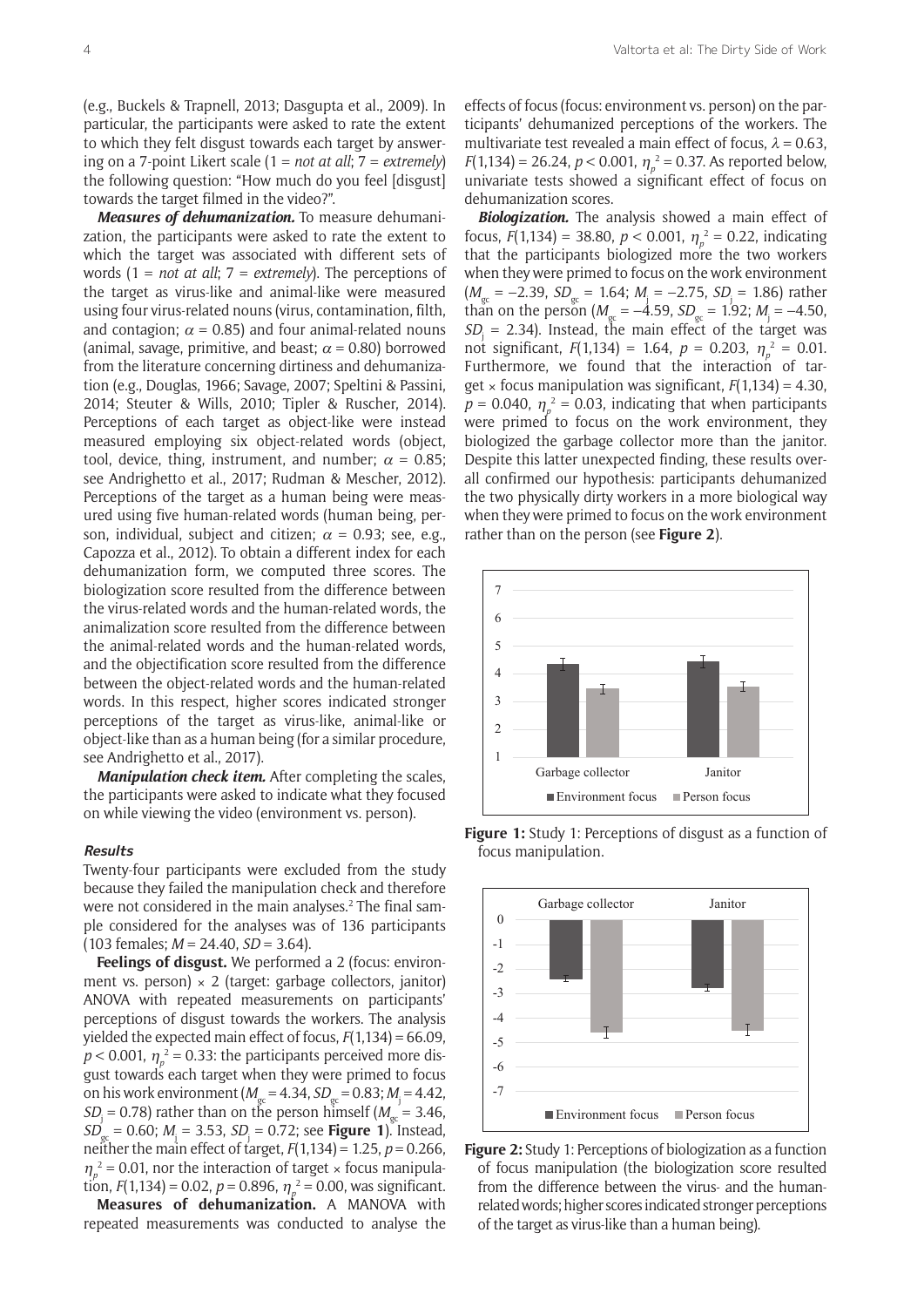*Animalization.* Regarding animalization, the analysis did not yield a main effect of focus, *F*(1,134) = 1.91,  $p = 0.169$ ,  $\eta_p^2 = 0.01$ . Neither the effect of target, *F*(1,134) = 0.41, *p* = 0.523,  $\eta_p^2$  = 0.00, nor the interaction of target  $\times$  focus manipulation,  $F(1,134) = 0.16$ ,  $p = 0.691$ ,  $\eta_p^2$  = 0.00, was significant.

*Objectification.* Regarding the objectification score, the main effects of both the focus, *F*(1,134) = 2.08, *p* = 0.152,  $\eta_p^2$  = 0.02, and target, *F*(1,134) = 0.29, *p* = 0.589,  $\eta_p^2$  = 0.00, were not significant. In the same vein, the interaction of the target  $\times$  focus manipulation,  $F(1,134) = 2.06$ ,  $p = 0.154$ ,  $\eta_p^2$  = 0.02, was not significant.

**The role of disgust in the biologization of physically tainted workers.** To investigate whether focusing on the work environment predicted biologization via disgust towards the workers, we tested a mediation model in which the participants' attentional focus ( $1 =$  environment,  $0 =$  person) was considered the predictor variable, disgust as the mediator variable and biologization towards the workers as the outcome variable. For each variable, we computed a single score that resulted from the mean of the two targets in each experimental condition. The mediation model (see **Figure 3**) was tested using Hayes' (2013) PROCESS macros (Model 4) and the bootstrapping method (5,000 resamples). By following the procedure described in Yzerbyt et al., (2018), the analysis showed that all components of the indirect effect are significant. Specifically, we found that focusing on the work environment increased the perception of disgust,  $a = 0.89$ , *SE* = 0.11, *t*(1,134) = 8.13, *p* < 0.001. In turn, higher levels of disgust were significantly related to a higher biologization score,  $b = 0.68$ ,  $SE = 0.24$ ,  $t(2,133) = 2.77$ ,  $p = 0.006$ . As the first support for our mediation hypotheses, the direct effect of focus was still significant but decreased in this model, *c* = 1.37, *SE* = 0.38, *t*(2,133) = 3.63, *p* < 0.001, suggesting a mediation of disgust. Crucially, the examination of the confidence interval of the indirect effect showed that the indirect effect of the focus on the biologization score via disgust emerged as significant: the point estimate was 0.60, and the 95% CI was [0.09, 1.16].<sup>3</sup>

Importantly, this mediation pattern did not emerge for animalization, the point estimate was 0.02, and the 95% CI was [–0.38, 0.51], and objectification, the point estimate was 0.02, and the 95% CI was [–0.64, 0.69].

In Study 1, despite the mean ratings of each dehumanizing perception being negative in all conditions – indicating a weak association of the targets with virus-, animal- and instrument-related words – we found that focusing on the physically tainted work environment (vs. on the person performing the work) increased the feelings

of disgust towards the workers and their biologization. This study revealed a link between the degrading work environment characterizing physically tainted occupations and increased feelings of disgust towards the workers. Furthermore, we found that this increased disgust leads to an increased association of workers with biological metaphors. Focusing on the work environment increased the participants' feelings of disgust, which in turn led to a view of the workers as contagious individuals. Importantly, this pattern did not emerge for animalization and objectification.

Despite these relevant findings, this study did not allow us to verify whether our results were due to the physical taint and degrading work environments that typically characterize physically stigmatized occupations (Ashforth & Kreiner, 1999), or, rather, to the subordinate and lowstatus position of these occupations in the society. For this reason, in order to provide a more stringent test for the assumed relationship between physically dirty workers and biological dehumanization, we conducted a second study by using different pre-selected stigmatized activities.

#### **Study 2**

Study 2 was designed to further investigate the hypothesized findings of Study 1 by employing a different paradigm and considering different occupational groups. In particular, we aimed to verify the specificity of the link between physically tainted activities and biologization, which we expected would not emerge for other types of low-status occupations. Furthermore, we aimed to increase the generalizability of our results in two ways: by considering a paradigm that used vignettes, a less confounding stimulus material than video clips used in Study 1, and by employing a female target instead of a male target. For this reason and considering that previous investigations have shown that women are characteristically more disgust sensitive than men (Charash, McKay, & DiPaolo, 2006; Olatunji et al., 2007), we decided to use a sample of all women in this study. Using an all-female sample would, therefore, remove a confounding variable. We manipulated the type of work by depicting a janitor (i.e., physically tainted condition), cashier or student to the participants. The cashier was selected as the crucial comparison condition because, similar to the janitor, the work was supposed to be a lowstatus occupation but was not characterized by a dirty work environment. The student was instead selected as a baseline condition because of its similarity with our sample. In this respect, we assumed that when the participants were shown a description of a cashier (i.e., non-physically tainted condition), they would display lower feelings of disgust



**Figure 3:** Study 1: Disgust mediates the relation between focus manipulation (1 = environment, 0 = person) and biologization (unstandardized estimates; estimate of the mediated model is in parentheses). \*\**p* ≤ 0.01; \*\*\**p* ≤ 0.001.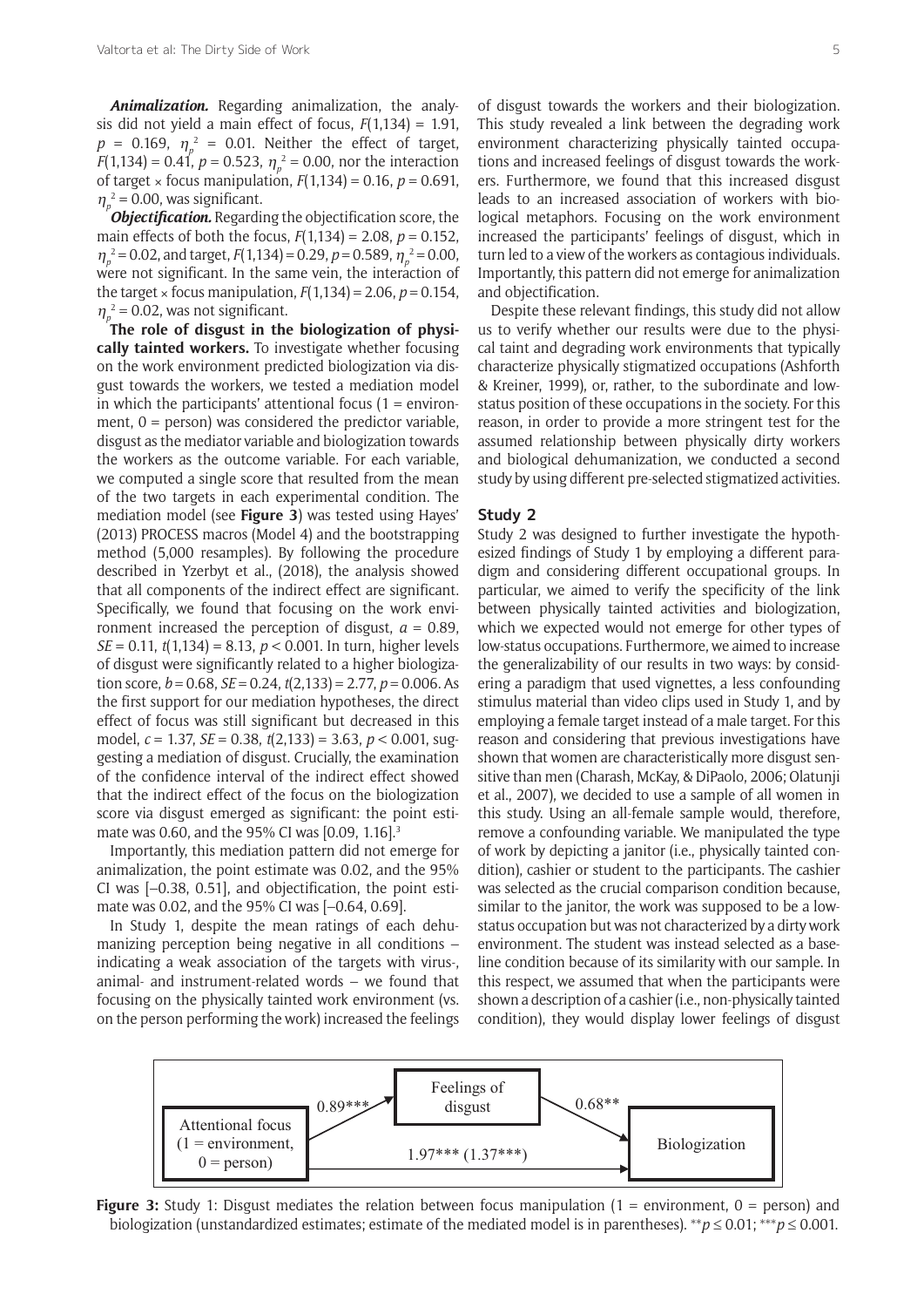and lower biologization compared to those assigned to the physically tainted condition but not compared to those assigned to the baseline condition. Consistent with Study 1, we believed that the degrading work environment would lead participants to biologize the target via increased feelings of disgust. More specifically, considering that people in physical contact with dirt are associated with disease (Faulkner et al., 2004), we first expected that exposure to a physically tainted occupation (vs. non-physically tainted occupation vs. baseline condition) – specifically selected for the perceived work environment in terms of dirt – would be directly related to degrading work environment perceptions. In turn, such a perception would be positively related to increased feelings of disgust towards the worker. Finally, this emotion would be reflected in a greater tendency to associate the target with biological metaphors. As in the previous study, to provide evidence that the relationship among a dirty work environment, feelings of disgust and biologization is a peculiar process of this specific form of dehumanization, we also considered in this study animalization and objectification.

#### **Method**

The occupational groups (i.e., janitor and cashier jobs) were pre-tested in terms of the perceived work environment (e.g., degrading, dangerous, polluting;  $\alpha = 0.85$ ), work activity (e.g., independent – reversed, subordinate, conditioned;  $\alpha = 0.78$ ) and socio-economic status. Fifty participants (41 females; *M* = 34.79, *SD* = 10.93) who were blind to the study aims rated the work environment and work activity of the janitor or the cashier on a 7-point scale (1 = *not at all*; 7 = *extremely*). To measure perceived socioeconomic status, the participants were asked to indicate the status of the worker (low, middle, high). The independent sample *t*-test showed that there were no significant differences between the two targets in terms of the ratings of perceived work activity,  $t(48) = -0.86$ ,  $p = 0.392$ ,  $d = 0.23$ , and socio-economic status,  $t(48) = -1.92$ ,  $p = 0.069$ ,  $d = 0.54$ . For the perceived work environment, we found a significant difference between the two targets, *t*(48) = 5.03, *p* < 0.001, *d* = 1.43, indicating that in the janitor condition ( $M = 4.61$ ,  $SD = 1.14$ ), the work environment was perceived as dirtier than the work environment in the cashier condition (*M* = 3.13, *SD* = 0.91).

**Participants and experimental design.** Seventy-one undergraduate students participated in the study. The participants' ages ranged from 18 to 78 years (*M* = 30.46, *SD* = 17.06). The study was a one-way, between-subjects design with three levels (work: physically tainted vs. nonphysically tainted vs. baseline condition). The participants were randomly allocated to the experimental conditions. A post hoc power analysis was conducted and demonstrated that with an alpha level of 0.05, a sample size of 71, and the largest effect size we found in the study  $(f^2 = 0.93)$ , the achieved power was 0.99.

**Procedure and measures.** The experiment was administered online, and it was introduced as a task involving 'impression formation'. The participants were first randomly assigned to read one of three vignettes describing a janitor (physically tainted condition), a cashier (non-physically tainted condition) or a student (baseline condition)

named Maria.4 After reading the description, all of the participants completed a questionnaire using the scales described below. Finally, the participants were asked for their demographic information and were thanked and fully debriefed.

*Vignette description.* In all conditions, the target was introduced with a picture that was presented at the centre of the screen. The participants first read:

Maria is twenty-seven years old and lives in Milan.

The subsequent sentence varied depending on the condition. For the physically tainted condition, the participants read the following:

She works as a janitor at the University of Milano-Bicocca.

For the non-physically tainted condition, the participants read:

She works as a cashier at the canteen of the University of Milano-Bicocca.

Finally, for the baseline condition, the participants read:

She is an undergraduate student at the University of Milano-Bicocca.

*Perceptions of the work environment.* Perceptions of the work environment were measured using eight adjectives (dirty, polluting, harmful, degrading, dangerous, noxious, clean – reversed, and refined – reversed;  $\alpha$  = 0.84). The participants were asked to rate the extent to which the considered work environment was characterized by these adjectives on a 7-point Likert scale (1 = *not at all*; 7 = *extremely*).

*Feelings of disgust.* Perceptions of disgust were identified using the same measure that was used in Study 1. The participants were asked to rate the extent (1 = *not at all*;  $7 =$  *extremely*) to which they perceived disgust ( $\alpha$  = 0.70) towards the target.

*Measures of dehumanization.* To measure the dehumanizing perceptions of the target, the participants were asked to rate the extent to which the target was associated with the virus-related words ( $\alpha$  = 0.66), animalrelated words ( $\alpha$  = 0.23),<sup>5</sup> and instrument-related words  $(\alpha = 0.83)$  employed in Study 1. Perceptions of the target as a human being were measured using human-related words ( $\alpha$  = 0.77) employed in Study 1. As in the previous study, to obtain an index for each dehumanization form, we computed the three scores that resulted from the difference between each dehumanizing score and the human-related score.

*Manipulation check item.* After completing the scales, the participants were asked to indicate the occupation of the target (janitor vs. cashier vs. student).

#### **Results**

Two participants were excluded from the study because they failed the manipulation check and therefore were not considered in the main analyses. The final sample con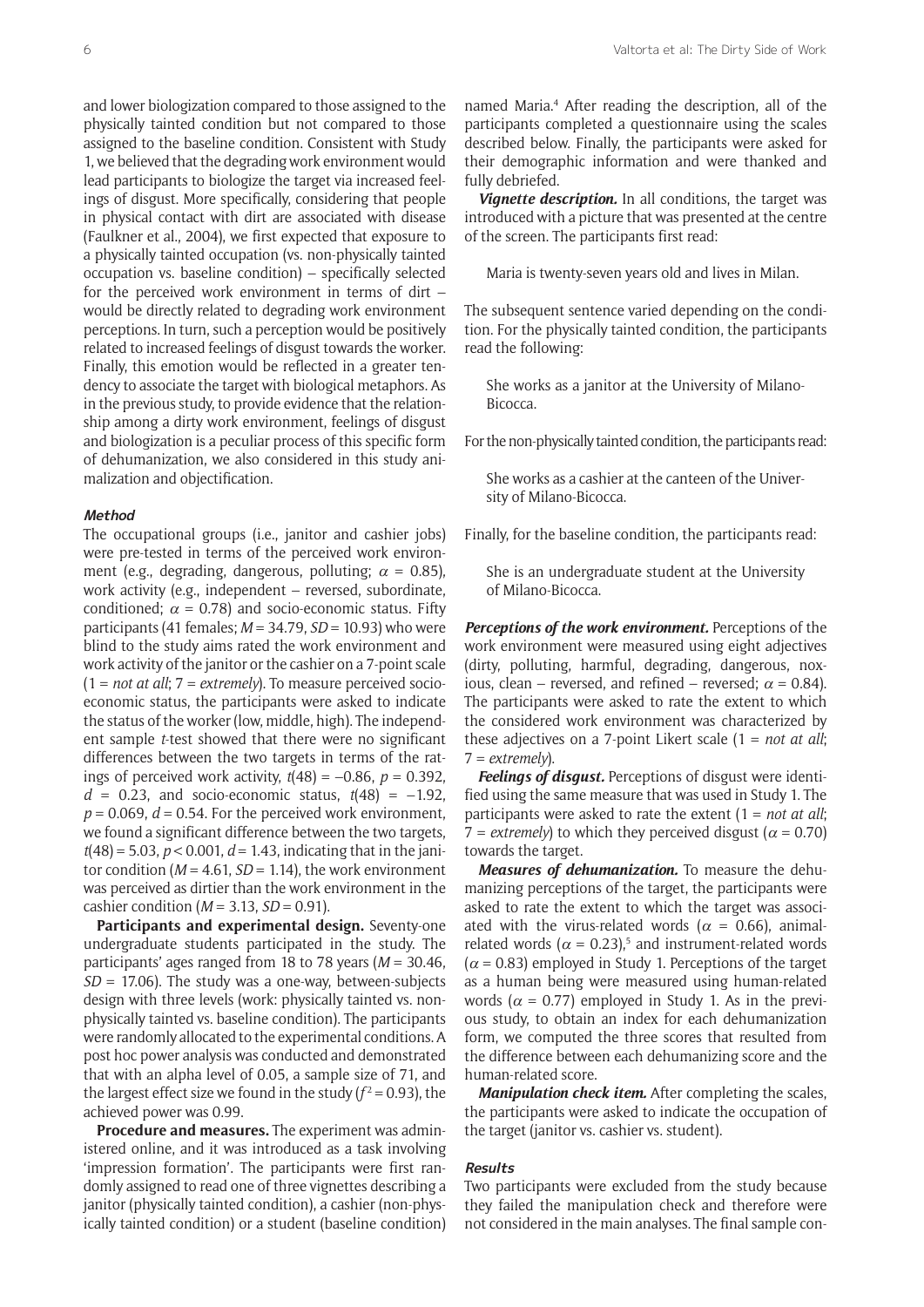sidered for the analyses was of 69 participants (*M* = 30.46,  $SD = 17.06$ .

We performed two one-way between-subjects (work: physically tainted vs. non-physically tainted vs. baseline condition) ANOVAs on the participants' perceptions of work environment features and feelings of disgust.

**Perceptions of the work environment.** Regarding work environment features, the analysis showed a main effect of work, *F*(2,66) = 7.99, *p* = 0.001, <sup>η</sup>*<sup>p</sup>* <sup>2</sup> = 0.19, indicating that in the physically tainted condition (*M* = 3.44, *SD* = 1.13), the work environment was perceived as dirtier than the work environment in the non-physically tainted (*M* = 2.65, *SD* = 0.57), *p* = 0.005, and baseline (*M* = 2.41,  $SD = 0.92$ ) conditions,  $p < 0.001$ . Furthermore, the participants' mean score in the non-physically tainted and baseline conditions did not significantly differ  $(p = 0.364)$ .

**Feelings of disgust.** Regarding feelings of disgust, we found a main effect of work, *F*(2,66) = 3.27, *p* = 0.044,  $\eta_p^2$  = 0.09: in the physically tainted condition (*M* = 3.16, *SD* = 0.87), the participants perceived more feelings of disgust towards the worker than in the non-physically tainted (*M* = 2.73, *SD* = 0.42), *p* = 0.023, and baseline (*M* = 2.78,  $SD = 0.49$ ) conditions,  $p = 0.038$ , while the participants' mean score in the non-physically tainted and baseline conditions did not significantly differ ( $p = 0.816$ ).

**Measures of dehumanization.** A MANOVA was conducted to analyse the effect of the type of work (work: physically tainted vs. non-physically tainted vs. baseline condition) on the participants' dehumanized perceptions of the targets. The multivariate test revealed a main effect of work,  $\lambda = 0.37$ ,  $F(2,66) = 13.70$ ,  $p < 0.001$ ,  $\eta_p^2 = 0.39$ . As reported below, univariate tests showed a significant effect of work on dehumanization scores.

*Biologization.* The analysis showed a significant effect of work,  $F(2,66) = 5.41$ ,  $p < 0.001$ ,  $\eta_p^2 = 0.93$ , indicating that in the physically tainted condition, the worker was more biologized ( $M = -3.79$ ,  $SD = 1.72$ ) than in the

non-physically tainted (*M* = –4.63, *SD* = 1.14), *p* = 0.032 and in the baseline conditions  $(M = -5.01, SD = 0.86)$ , *p* = 0.002. Furthermore, the participants' mean scores in the non-physically tainted and baseline conditions did not significantly differ  $(p = 0.305)$ .

*Animalization.* Regarding animalization, the analysis did not yield an effect of work, *F*(2,66) = 2.77, *p* = 0.070,  $\eta_p^2 = 0.08$ .

*Objectification.* Regarding the objectification score, the effect of work,  $F(2,66) = 4.45$ ,  $p = 0.015$ ,  $\eta_p^2 = 0.12$ , was significant, indicating that participants in the non-physically tainted condition perceived the worker (*M* = –3.60, *SD* = 1.70) as more similar to an object than participants in the physically tainted (*M* = –4.59, *SD* = 1.64), *p* = 0.026, and baseline conditions (*M* = –4.79, *SD* = 0.93), *p* = 0.007. Furthermore, the participants' mean score in the physically tainted and baseline conditions did not significantly differ  $(p = 0.637)$ .

**The role of disgust in the biologization of physically tainted workers.** To investigate whether the type of work predicted biologization via work environment and disgust towards the target, we tested a double mediation model in which the type of work was considered the predictor variable, the work environment was the first-level mediator, disgust was the second-level mediator and biologization was the outcome variable. The double mediation hypothesis was tested using Hayes' (2013) PROCESS macros (Model 6) and the bootstrapping method (5,000 resamples). Since the independent variable was multicategorical, by following the recommendations of Hayes and Preacher (2014), we used indicator coding. The physically tainted condition was coded as the reference condition and was compared to the non-physically tainted condition (D1) and baseline condition (D2) separately.

As shown in **Figure 4**, all components of the indirect effect are significant. Specifically, the effects of the physically tainted condition vs. non-physically tainted condition



**Figure 4:** Study 2: Model testing the indirect effect from the type of work to biologization through work environment perceptions and feelings of disgust (unstandardized estimates; estimate of the mediated model is in parentheses). \**p* ≤ 0.05; \*\**p* ≤ 0.01; \*\*\**p* ≤ 0.001.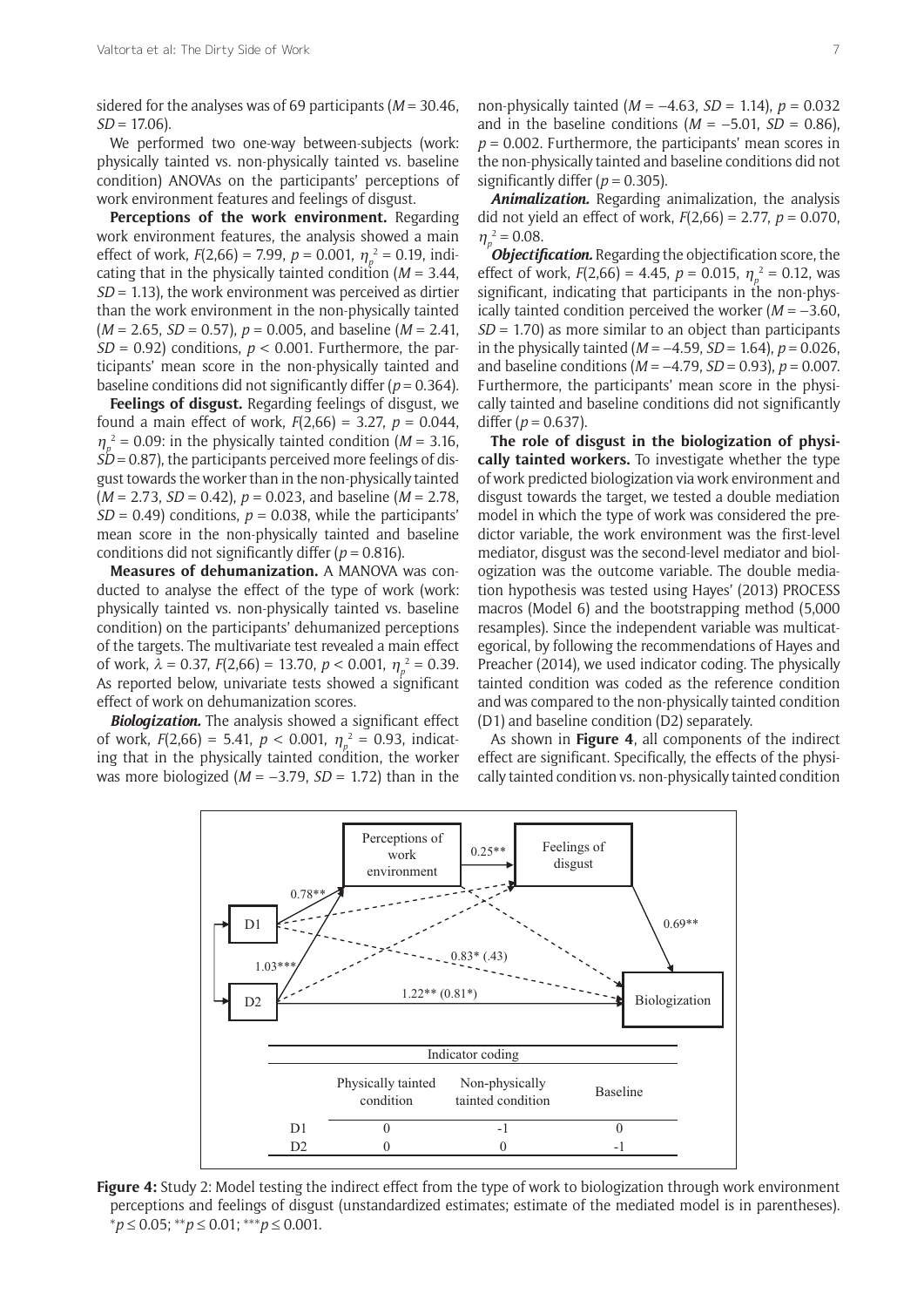(D1) and of the physically tainted condition vs. baseline condition (D2) on work environment perceptions were significant, *b* = 0.78, *SE* = 0.27, *t*(2,66) = 2.91, *p* = 0.005 and  $b = 1.03$ ,  $SE = 0.27$ ,  $t(2,66) = 3.85$ ,  $p < 0.001$ , respectively, indicating that the janitor (vs. the cashier and vs. baseline condition) was associated with higher perceptions of a degrading work environment. In turn, work environment perceptions were positively related to feelings of disgust, *b* = 0.25, *SE* = 0.08, *t*(3,65) = 3.12, *p* = 0.003. Finally, higher levels of disgust were significantly related to higher biologization, *b* = 0.69, *SE* = 0.25, *t*(4,64) = 2.71, *p* = 0.009. As a first support to our double mediation hypothesis, the direct effect of D1 on biologization was not significant,  $b = 0.43$ , *SE* = 0.38,  $t(4.64) = 1.11$ ,  $p = 0.271$ ; the direct effect of D2 was still significant but decreased,  $b = 0.81$ , *SE* = 0.39,  $t(4,64)$  = 2.05,  $p = 0.040$ . Importantly, the examination of the confidence interval of the indirect effect showed that the indirect effect of the physically tainted condition vs. non-physically tainted condition (D1) and of the physically tainted condition vs. baseline condition (D2) on biologization via degrading work environment perceptions and feelings of disgust were significant, the point estimate was 0.13, and the 95% CI was [0.01, 0.53] for D1; the point estimate was 0.18, and the 95% CI was  $[0.01, 0.68]$  for D2, supporting a double mediation model.<sup>6</sup>

It was noteworthy that this pattern did not emerge when animalization and objectification were entered as dependent variables. Regarding animalization, the point estimate was 0.07, and the 95% CI was [–0.01, 0.32] for D1; the point estimate was 0.09, and the 95% CI was [–0.02, 0.40] for D2. A similar result emerged for objectification: the point estimate was 0.11, and the 95% CI was [–0.00, 0.44] for D1; the point estimate was 0.14, and the 95% CI was [–0.01, 0.54] for D2.

Despite the mean ratings of each dehumanizing perception being negative in all conditions – indicating a weak association of the targets with virus-, animal- and instrument-related words – by relying on text vignettes describing a janitor, a cashier or a student, in this study, we found that the type of work predicted a biologized view of the worker. In particular, simply reporting a physically tainted occupation (vs. baseline condition) increased the participants' feelings of disgust and biological dehumanization towards the target. In contrast, reporting a non-physically tainted occupation (vs. baseline condition) had no effects on feelings of disgust and biologization of the worker. Thus, the janitors (i.e., physically tainted workers) but not the cashiers (i.e., non-physically tainted workers) appear to be dehumanized in a biological way. Furthermore, in line with Study 1, Study 2 revealed that the physically tainted occupation (vs. non-physically tainted occupation and vs. baseline condition) led to degrading work environment perceptions and, in turn, to increased feelings of disgust. Finally, this increased disgust led to an increased biologization. Importantly, this pattern did not emerge for animalization and objectification.

#### **General Discussion**

The main aim of these studies was to demonstrate that the dirty work environment characterizing certain physically dirty occupations elicits people's disgust towards workers.

In turn, disgust would increase the association of these physically tainted workers with biological metaphors. Our findings supported our expectations. In Study 1, in which the work environment features were made salient using video clips that depicted a garbage collector and a janitor while they performed their manual work activities, we employed an experimental paradigm used in previous research (Heflick et al., 2012; Andrighetto et al., 2017) and found that, compared to those who focused on the workers' person, the participants who focused on the workers' work environment more strongly perceived the targets as virus-like – and thus biologized (see also the supplementary analyses in the additional material) – and felt more disgust towards them. Importantly, the focus effect did not emerge for the perceptions of workers as animal-like and object-like. Regarding the focus effect, it is noteworthy that when participants were primed to focus on the work environment, they biologized the garbage collector more than the janitor. This unexpected result is consistent with the idea that people experiencing fear of pathogen transference show a significantly greater preference for and valuation of cleansing products (e.g., Galoni & Noseworthy, 2015). Coherently, when participants were asked to rate the janitor, who works with cleansing supplies and whose activity is to sanitize things, they didn't show the same level of association with viruses as when they were asked to rate the garbage collector. In addition, this study showed that focusing on the work environment increased the perception of disgust, which in turn was significantly related with a higher biologization score. Study 2 expanded these findings by verifying the specificity of the link between physically tainted activities and biologization. In particular, we expected that this peculiar form of dehumanization would not emerge for other types of lowstatus occupations that are not characterized by a dirty work environment. Therefore, participants were exposed to a description of a janitor (i.e., physically tainted condition), a cashier (i.e., non-physically tainted condition) or a student (i.e., baseline condition). By employing a paradigm that used vignettes, which is less confounding stimulus material than the video clips used in Study 1, we found that the janitors – but not the cashiers – were dehumanized in a biological way (see also the supplementary analyses in the additional material). Furthermore, in line with Study 1, Study 2 revealed that the physically tainted occupation (vs. non-physically tainted occupation and vs. baseline condition) led to degrading work environment perceptions and, in turn, to increased feelings of disgust. Finally, this increased disgust led to increased biologization. Importantly, this pattern did not emerge for animalization and objectification, confirming that the relationship between the work environment and disgust is a peculiar process that triggered only one particular form of dehumanization – that is, biologization. Regarding this causal path, it is noteworthy that in Study 1, we found a bidirectional effect between biologization and disgust (see Note 3). In particular, we found that focusing on the work environment predicted disgust towards the workers via biologization. This unexpected, alternative and significant pattern leads us to not exclude the existence of a bidirectional effect between disgust and biologi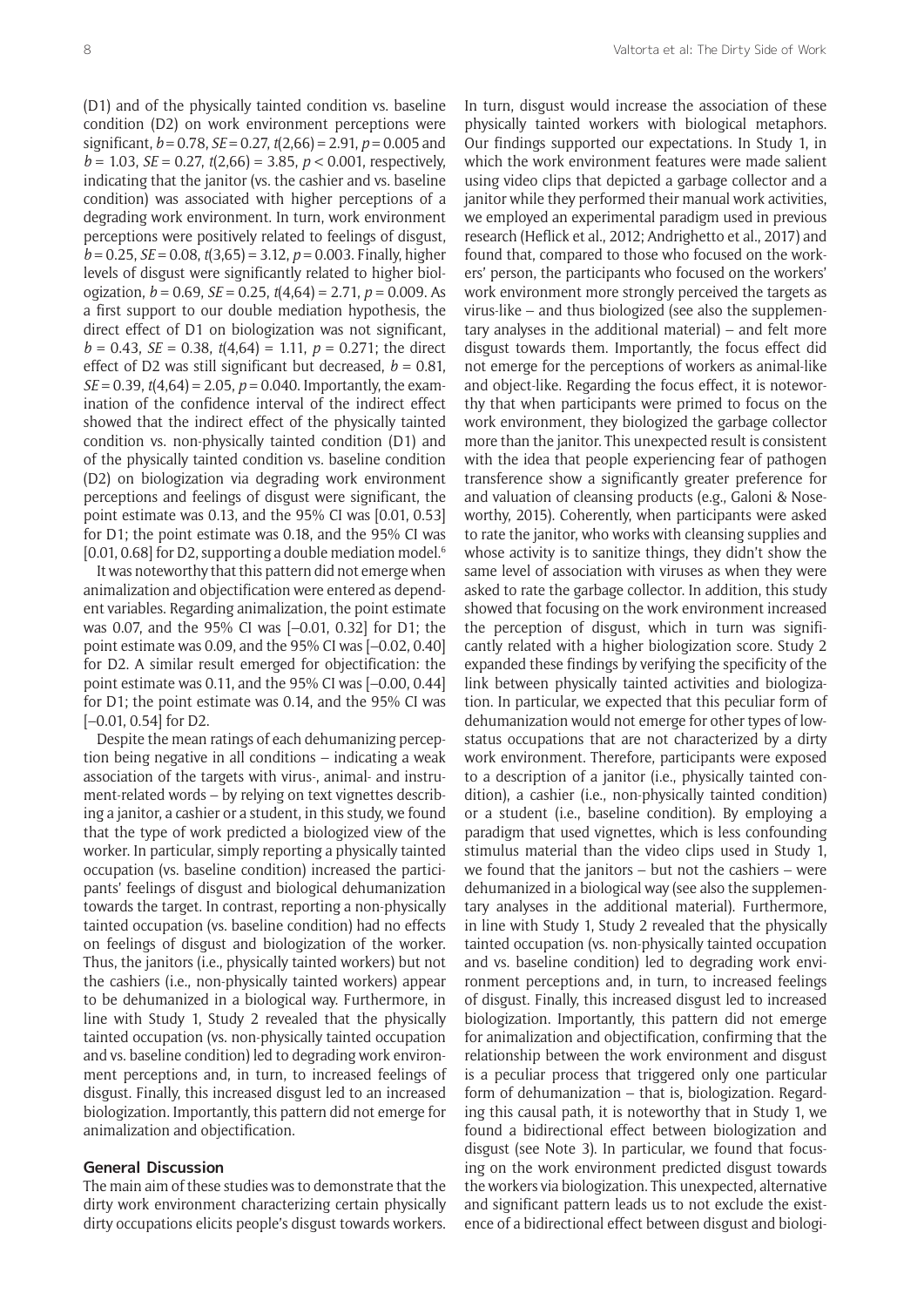zation. However, both the previous literature on the role of emotions in dehumanization processes (see Buckels & Trapnell, 2013; Hodson & Costello, 2007) and the findings of Study 2 – in which the bidirectional effect between biologization and disgust was not confirmed (see Note 6) – suggest that disgust is perhaps a more reliable mediator and antecedent of dehumanizing perceptions, such as biologization. Study 2 further generalized our findings by demonstrating that the physically tainted occupation led to degrading work environment perceptions and in turn to increased feelings of disgust and increased biologization also when the target was a female worker.

Moreover, with regard to Study 2, it is important to note that participants in the non-physically tainted condition perceived the worker as more similar to an object than participants in the physically tainted and baseline conditions (see also the supplementary analyses in the additional material). In other words, a low-status occupation not characterized by a dirty work environment led to an objectified view of the target. This result is in line with other studies about dehumanization related to the work domain. For example, as reported by LaCroix and Pratto (2015), a set of studies conducted by Gruenfeld et al., (2008) examined objectification as a response to social power and found that in hierarchical work contexts, the participants in high-power positions systematically objectified their subordinates by seeing them as instruments for the attainment of their own purposes. In parallel, Andrighetto, Baldissarri, and Volpato (2017; see also Baldissarri et al., 2017; Volpato, Andrighetto, & Baldissarri, 2017 for a review) revealed that (factory) workers performing subordinate activities characterized by repetitive movements, fragmented activities, and dependence on machines were objectified by laypeople – that is, perceived as instrument-like (vs. a human being) and as less able to experience human mental states. In this respect, by integrating our findings with previous research (e.g., Andrighetto et al., 2017; Valtorta et al., 2019), it is plausible to think that objectification and biologization should differently apply to distinct tainted occupational categories. On the one hand, objectification seems to be related to the work activities. On the other hand, biologization seems to be associated with the work environment. Thus, from our point of view, an occupational group would be both objectified and biologized in the presence of high degrees of the repetitiveness of movements, fragmentation of activities, dependence on the machines and a dirty work setting.

Taken together, we believe that our findings make a novel contribution to the literature in different ways. First, by integrating the theoretical assumptions regarding dirty occupations, feelings of disgust and dehumanization, they reveal how certain features related to the work environment are an important source of dehumanizing perceptions in terms of biologization. To our knowledge, no previous research has empirically assessed the biological perceptions related to metaphors concerning disease and contagion. Through the present research, we proposed the first experimental evidence of biologization and expanded its analysis in a non-extreme context – that is, in the daily workplace. We found that physically tainted workers who operate in particularly dirty environments can be perceived by laypeople as infected and contagious. Furthermore, the present research expands the sociological literature on stigma linked with dirty work. Our findings appear to confirm some theoretical assumptions (Ashforth & Kreiner, 1999; Hughes, 1962; Nussbaum, 2010) regarding the contagious disposition of dirty work: when the dirtiness is pervasive, the occupation is perceived as dirty work, and by extension, the individuals who perform it become dirty workers, in a literal sense. In particular, the workers' work environment increases the participants' feelings of disgust towards the targets who are seen more as virus-like than animal and instrumentlike. This process can have detrimental consequences for workers who perform dirty work because they can be excluded from social interactions because of the threat of infection (Ashforth & Kreiner, 1999; Nussbaum, 2010).

Despite the novelty of our studies, there are some limitations that should be considered in interpreting our findings and should guide future research. The main methodological limitation concerns the (explicit) measures that we employed in our studies. In particular, it is important to note that in both Studies 1 and 2, the mean ratings of each dehumanizing perception (i.e., biologization, animalization, and objectification), despite varying according to the focus and target manipulation, were negative in all conditions, indicating a weak association of the targets with virus-, animal- and instrument-related words. However, it should be noted that our measure assessed the association between the target and dehumanized perceptions using a self-report measure, which may have been affected by the participants' desirability concerns (e.g., Crowne & Marlowe, 1964; Nederhof, 1985). Greater associations with dehumanizing metaphors may emerge in studies using a subtler measure of dehumanization and implicit techniques, which are less susceptible to motivated responding (Gawronski & Bodenhausen, 2006).

Furthermore, it is noteworthy that in Study 1, many participants ( $N = 24$ ) were excluded from the analyses because they failed the manipulation check. This could be explained by the fact that we ran the study online, and thus, we did not have sufficient control over the participants' responses or their attention to the presented video clips. A more controlled setting may be facilitated through laboratory studies.

With regard the stimulus material employed in Study 1, although we pre-tested the video clips, we cannot exclude the possibility that the different participants' perceptions of the targets were determined by factors beyond the work environment. Future research should corroborate our findings by employing a variety of videos different than those used in the present work.

Moreover, it is important to note that, unlike Study 1, in Study 2 we considered only female participants. Further studies should replicate our results by adopting a more heterogeneous sample.

As for feelings of disgust, we believe that future research should extend our results in different ways. First, considering that disgust is an emotion that shows variance between individuals (e.g., Olatunji at al., 2007), future studies should replicate our findings by controlling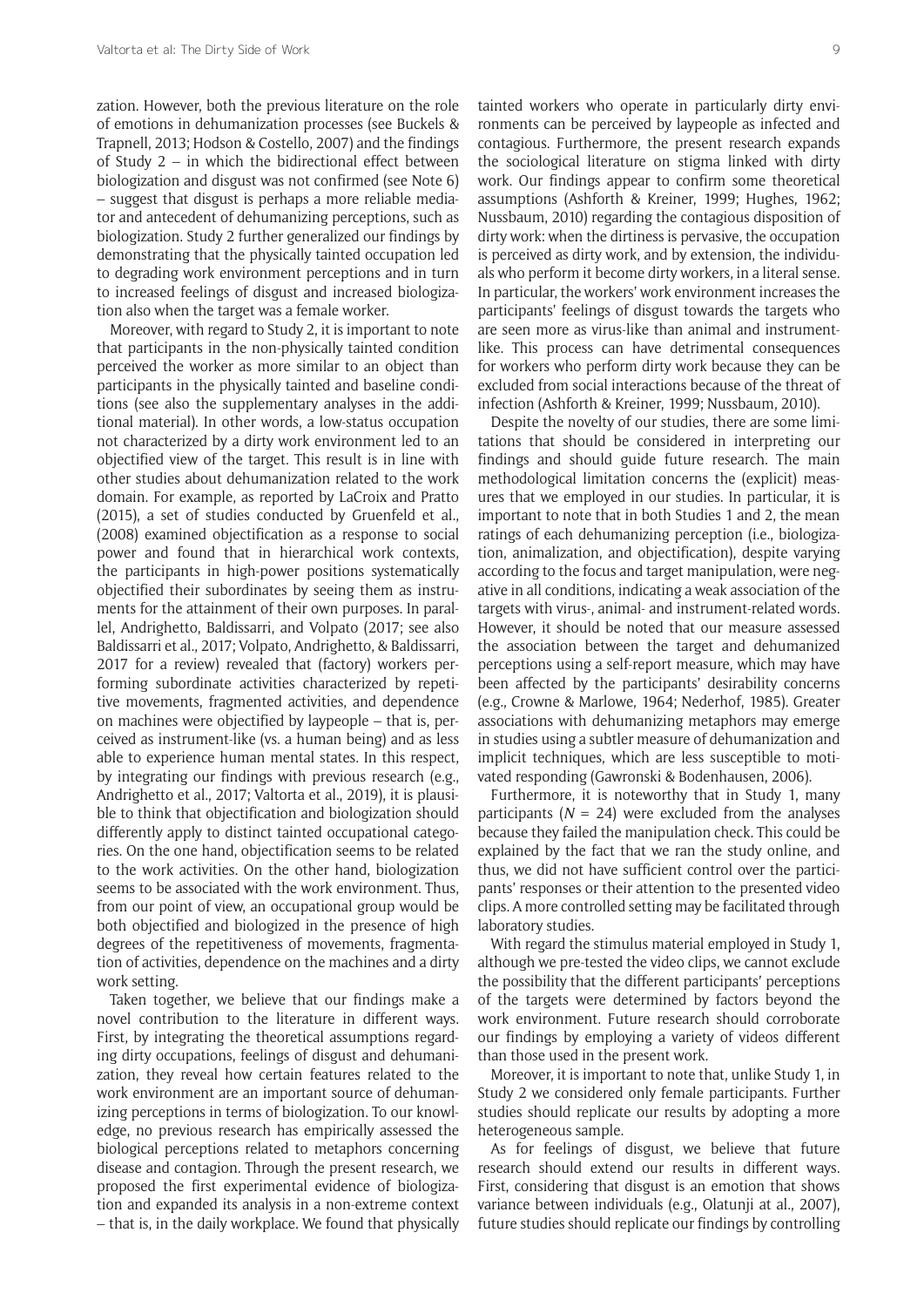# **Conclusion**

Dehumanization processes occur when people perceive others as belonging to a lower order of humanity. They are therefore a powerful means of legitimizing social inequalities. Among the different forms of dehumanization, so far, biological dehumanization has been theoretically examined within conflictual intergroup relations. In our research, we showed that it also emerges within the work domain and may thus serve to justify the subordination of certain occupational groups. Crucially, we found that the relationship between dirty work environments and increased worker biologization is explained by increased feelings of disgust. In this sense, disgust has a crucial role: in line with Nussbaum (2010), disgust expresses human discomfort that is usually used politically to subordinate and socially exclude vulnerable minorities, such as workers who perform their job in degrading and dirty environments. For these reasons, a greater understanding of the conditions that affect people's perceptions of workers is essential to prevent the negative consequences of particularly demeaning work settings.

#### **Notes**

- <sup>1</sup> In this study, we considered part of the database obtained from the preliminary study. Remaining data have been considered in Valtorta et al., (2019).
- <sup>2</sup> Many participants ( $N = 24$ ) were excluded from the analyses because they failed the manipulation check. This could be explained by the fact that we ran the study online, and thus, we did not have sufficient control over the participants' responses or their attention to the presented video clips.
- <sup>3</sup> We also tested a mediation pattern in which the focus was considered the predictor variable  $(1 =$  environment,  $0 =$  person), biologization as the mediator variable and disgust towards the workers as the outcome variable. The analysis showed that focusing on the work environment increased biologization, *a* = 1.97, *SE* = 0.32, *t*(1,134) = 6.23, *p* < 0.001. In turn, higher levels of biologization were significantly related with an increased perception of disgust,  $b = 0.08$ ,  $SE = 0.03$ ,  $t(2,133) = 2.77$ ,  $p = 0.006$ . Furthermore, the indirect effect of the focus on disgust via biologization emerged as significant: the point estimate was 0.16, and the 95% CI was [0.02, 0.35]. However, considering that our hypothesized model is supported by the literature on the role of emotions in dehumanization processes (e.g., Buckels & Trapnell, 2013; Hodson & Costello, 2007), we think that disgust can be considered a reliable mediator of the relationship between dirty work environments and biologization.
- <sup>4</sup> To further generalize our findings regarding physically tainted workers, we decided to employ a female target.
- <sup>5</sup> Because of its low reliability, for the animalization score, we decided to only employ the two items that we consider the core dimensions of animalization – that is, *animal* and *beast* ( $r = 0.25$ ,  $n = 69$ ,  $p = 0.041$ ).
- <sup>6</sup> We also tested a pattern in which the type of work predicted feelings of disgust via the work environment and biologization. Therefore, the type of work was considered the predictor variable, the work environment was the first-level mediator, biologization was the second-level mediator and disgust was the outcome variable. The indirect effect of both D1 (physically tainted condition vs. non-physically tainted condition) and D2 (physically tainted condition vs. baseline condition) on feelings of disgust via degrading work environment perceptions and biologization were not significant: the point estimate was 0.04, and the 95% CI was [–0.01, 0.16] for D1; the point estimate was 0.05, and the 95% CI was  $[-0.01, 0.24]$  for D2, thus not supporting this double mediation model.

## **Additional Files**

The additional files for this article can be found as follows:

- **Dataset: Study 1.** The first row represents the names of variables: the number of participants, independent variable Focus (environment vs. person), variable Focus manipulation check, measured dehumanizing perceptions towards the two targets (*gc* = garbage collector; *j* = janitor) with 19 items (instrument, object, person, filth, thing, individual, tool, number, citizen, device, animal, savage, subject, primitive, contamination, virus, human being, beast, contagion), measured feelings of disgust towards the two targets with 8 items (nausea, disgust, pleasure, distaste, revulsion, appreciation, aversion, attraction) and finally, demographic variables (gender, nationality, age). DOI: <https://doi.org/10.5334/irsp.213.s1>
- **Dataset: Study 2.** The first row represents the names of variables: the number of participants, independent variable Job (janitor vs. cashier vs. student), variable Job manipulation check, measured work environment perceptions with 8 items (dirty, polluting, harmful, degrading, clean, dangerous, noxious, refined), measured dehumanizing perceptions and feelings of disgust with the same items used in Study 1, and finally, demographic variables (age, nationality). DOI: <https://doi.org/10.5334/irsp.213.s2>
- • **Supplementary analyses.** Study 1 and Study 2. DOI: <https://doi.org/10.5334/irsp.213.s3>

#### **Competing Interests**

The authors have no competing interests to declare.

#### **References**

**Andrighetto, L., Baldissarri, C.,** & **Volpato, C.** (2017). (Still) modern times: Objectification at work. *European Journal of Social Psychology*, *47*, 25–35. DOI: <https://doi.org/10.1002/ejsp.2190>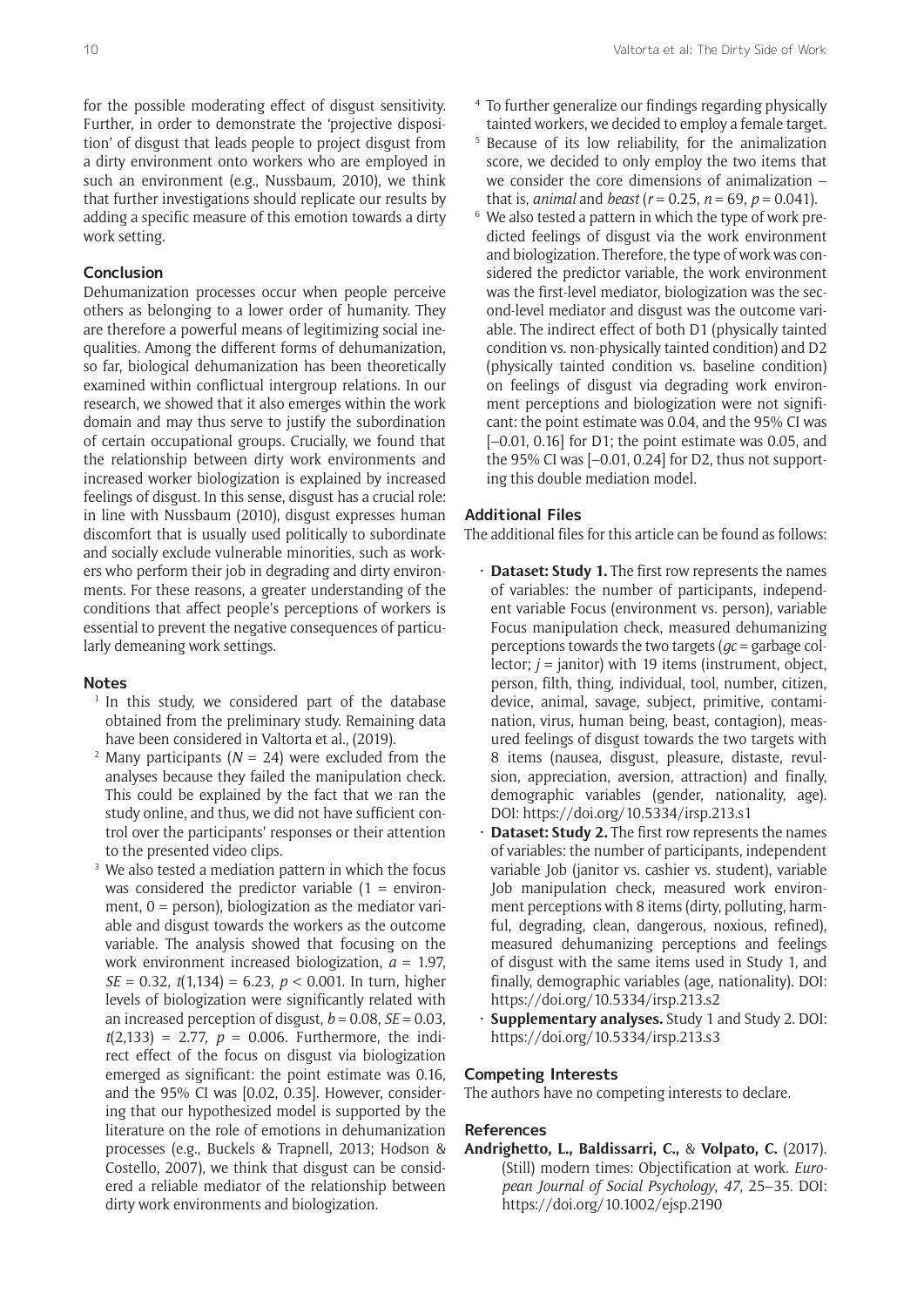- **Ashforth, B. E.,** & **Kreiner, G. E.** (1999). 'How can you do it?': Dirty work and the challenge of constructing a positive identity. *Academy of Management Review*, *24*, 413–434. DOI: [https://doi.org/10.5465/](https://doi.org/10.5465/AMR.1999.2202129) [AMR.1999.2202129](https://doi.org/10.5465/AMR.1999.2202129)
- **Baldissarri, C., Valtorta, R. R., Andrighetto, L.,** & **Volpato, C.** (2017). Workers as objects: The nature of working objectification and the role of perceived alienation. *Testing, Psychometrics, Methodology in Applied Psychology*, *24*, 153–166. DOI: [https://doi.](https://doi.org/10.4473/TPM24.2.1) [org/10.4473/TPM24.2.1](https://doi.org/10.4473/TPM24.2.1)
- **Buckels, E. E.,** & **Trapnell, P. D.** (2013). Disgust facilitates outgroup dehumanization. *Group Processes & Intergroup Relations*, *20*, 1–10. DOI: [https://doi.](https://doi.org/10.1177/1368430212471738) [org/10.1177/1368430212471738](https://doi.org/10.1177/1368430212471738)
- **Capozza, D., Andrighetto, L., Di Bernardo, G. A.,** & **Falvo, R.** (2012). Does status affect intergroup perceptions of humanity? *Group Processes & Intergroup Relations*, *15*, 363–377. DOI: [https://doi.](https://doi.org/10.1177/1368430211426733) [org/10.1177/1368430211426733](https://doi.org/10.1177/1368430211426733)
- **Case, T., Repacholi, B.,** & **Stevenson, R.** (2006). My baby doesn't smell as bad as yours: The plasticity of disgust. *Evolution and Human Behavior*, *27*, 357–365. DOI: [https://doi.org/10.1016/j.](https://doi.org/10.1016/j.evolhumbehav.2006.03.003) [evolhumbehav.2006.03.003](https://doi.org/10.1016/j.evolhumbehav.2006.03.003)
- **Charash, M., McKay, D.,** & **DiPaolo, N.** (2006). Implicit attention bias for disgust. *Anxiety, Stress and Coping*, *19*, 353–364. DOI: [https://doi.](https://doi.org/10.1080/10615800601055915) [org/10.1080/10615800601055915](https://doi.org/10.1080/10615800601055915)
- **Cottrell, C. A.,** & **Neuberg, S. L.** (2005). Different emotional reactions to different groups: A sociofunctional threat-based approach to 'prejudice'. *Journal of Personality and Social Psychology*, *88*, 770–789. DOI: [https://doi.org/10.1037/0022-3514.88.5](https://doi.org/10.1037/0022-3514.88.5.770) [.770](https://doi.org/10.1037/0022-3514.88.5.770)
- **Crowne, D. P.,** & **Marlowe, D.** (1964). *The approval motive*. New York: John Wiley & Sons.
- **Curtis, V., Aunger, R.,** & **Rabie, T.** (2004). Evidence that disgust evolved to protect from risk of disease. *Proceedings of the Royal Society Biological Sciences, B 271*, 131–133. DOI: [https://doi.org/10.1098/](https://doi.org/10.1098/rsbl.2003.0144) [rsbl.2003.0144](https://doi.org/10.1098/rsbl.2003.0144)
- **Curtis, V.,** & **Biran, A.** (2001). Dirt, disgust, and disease: Is hygiene in our genes? *Perspectives in Biology and Medicine*, *44*, 17–31. DOI: [https://doi.org/10.1353/](https://doi.org/10.1353/pbm.2001.0001) [pbm.2001.0001](https://doi.org/10.1353/pbm.2001.0001)
- **Dasgupta, N., DeSteno, D., Williams, L. A.,** & **Hunsinger, M.** (2009). Fanning the flames of prejudice: The influence of specific incidental emotions on implicit prejudice. *Emotion*, *9*, 585–591. DOI: <https://doi.org/10.1037/a0015961>
- **Douglas, M.** (1966). *Purity and danger: An analysis of concepts of pollution and taboo*. London: Routledge and Kegan Paul.
- **Dutta, S.** & **Rao, H.** (2015). Infectious diseases, contamination rumors, and ethnic violence: Regimental mutinies in the Bengal Native Army in 1857 India. *Organizational Behavior and Human Decision Processes*, *129*, 36–47. DOI: [https://doi.org/10.1016/j.](https://doi.org/10.1016/j.obhdp.2014.10.004) [obhdp.2014.10.004](https://doi.org/10.1016/j.obhdp.2014.10.004)
- **Faulkner, J., Schaller, M., Park, J. H.,** & **Duncan, L. A.** (2004). Evolved disease-avoidance mechanisms and contemporary xenophobic attitudes. *Group Processes & Intergroup Relations*, *7*, 333–353. DOI: <https://doi.org/10.1177/1368430204046142>
- **Galoni, C.,** & **Noseworthy, T. J.** (2015). Does dirty money influence product valuations? *Journal of Consumer Psychology*, *25*, 304–310. DOI: [https://doi.](https://doi.org/10.1016/j.jcps.2014.11.002) [org/10.1016/j.jcps.2014.11.002](https://doi.org/10.1016/j.jcps.2014.11.002)
- **Gawronski, B.,** & **Bodenhausen, G. V.** (2006). Associative and propositional processes in evaluation: An integrative review of implicit and explicit attitude change. *Psychological Bulletin*, *132*, 692–731. DOI: <https://doi.org/10.1037/0033-2909.132.5.692>
- **Greenwald, A. G., Nosek, B. A.,** & **Banaji, M. R.** (2003). Understanding and using the implicit association test: I. An improved scoring algorithm. *Journal of Personality and Social Psychology*, *85*, 197–216. DOI: <https://doi.org/10.1037/0022-3514.85.2.197>
- **Gruenfeld, D. H., Inesi, M. E., Magee, J. C.,** & **Galinsky, A. D.** (2008). Power and the objectification of social targets. *Journal of Personality and Social Psychology*, *95*, 111–127. DOI:<https://doi.org/10.1037/a0012633>
- **Haidt, J., McCauley, C.,** & **Rozin, P.** (1994). Individual differences in sensitivity to disgust: A scale sampling seven domains of disgust elicitors. *Personality and Individual Differences*, *16*, 701–713. DOI: [https://](https://doi.org/10.1016/0191-8869(94)90212-7) [doi.org/10.1016/0191-8869\(94\)90212-7](https://doi.org/10.1016/0191-8869(94)90212-7)
- **Harris, L.,** & **Fiske, S.** (2006). Dehumanizing the lowest of the low: Neuroimaging responses to extreme outgroups. *Psychological Science*, *17*, 847–853. DOI: <https://doi.org/10.1111/j.1467-9280.2006.01793.x>
- **Hayes, A. F.** (2013). *Introduction to mediation, moderation, and conditional process analysis: A regression-based approach*. New York: Guilford Press.
- **Hayes, A. F.,** & **Preacher, K. J.** (2014). Statistical mediation analysis with a multicategorical independent variable. *British Journal of Mathematical & Statistical Psychology*, *67*, 451–470. DOI: [https://doi.](https://doi.org/10.1111/bmsp.12028) [org/10.1111/bmsp.12028](https://doi.org/10.1111/bmsp.12028)
- **Heflick, N. A., Goldenberg, J. L., Cooper, D. P.,** & **Puvia, E.** (2012). From women to objects: Appearance focus, target gender, and perceptions of warmth, morality and competence. *Journal of Experimental Social Psychology*, *47*, 572–581. DOI: [https://doi.](https://doi.org/10.1016/j.jesp.2010.12.020) [org/10.1016/j.jesp.2010.12.020](https://doi.org/10.1016/j.jesp.2010.12.020)
- **Hirsch, H.,** & **Smith, R. W.** (1991). The language of extermination in genocide. In I. W. Charny (Ed.), *Genocide: A Critical Bibliographic Review* (vol. 2, pp. 386–403). London: Mansell Publishing.
- **Hodson, G.,** & **Costello, K.** (2007). Interpersonal disgust, ideological orientations, and dehumanization as predictors of intergroup attitudes. *Psychological Science*, *18*, 691–698. DOI: [https://](https://doi.org/10.1111/j.1467-9280.2007.01962.x) [doi.org/10.1111/j.1467-9280.2007.01962.x](https://doi.org/10.1111/j.1467-9280.2007.01962.x)
- **Hughes, E. C.** (1951). Work and the self. In J. H. Rohrer, & M. Sherif (Eds.), *Social psychology at the crossroads* (pp. 313–323). New York: Harper & Brothers.
- **Hughes, E. C.** (1958). *Men and their work*. Glence, IL: Free Press.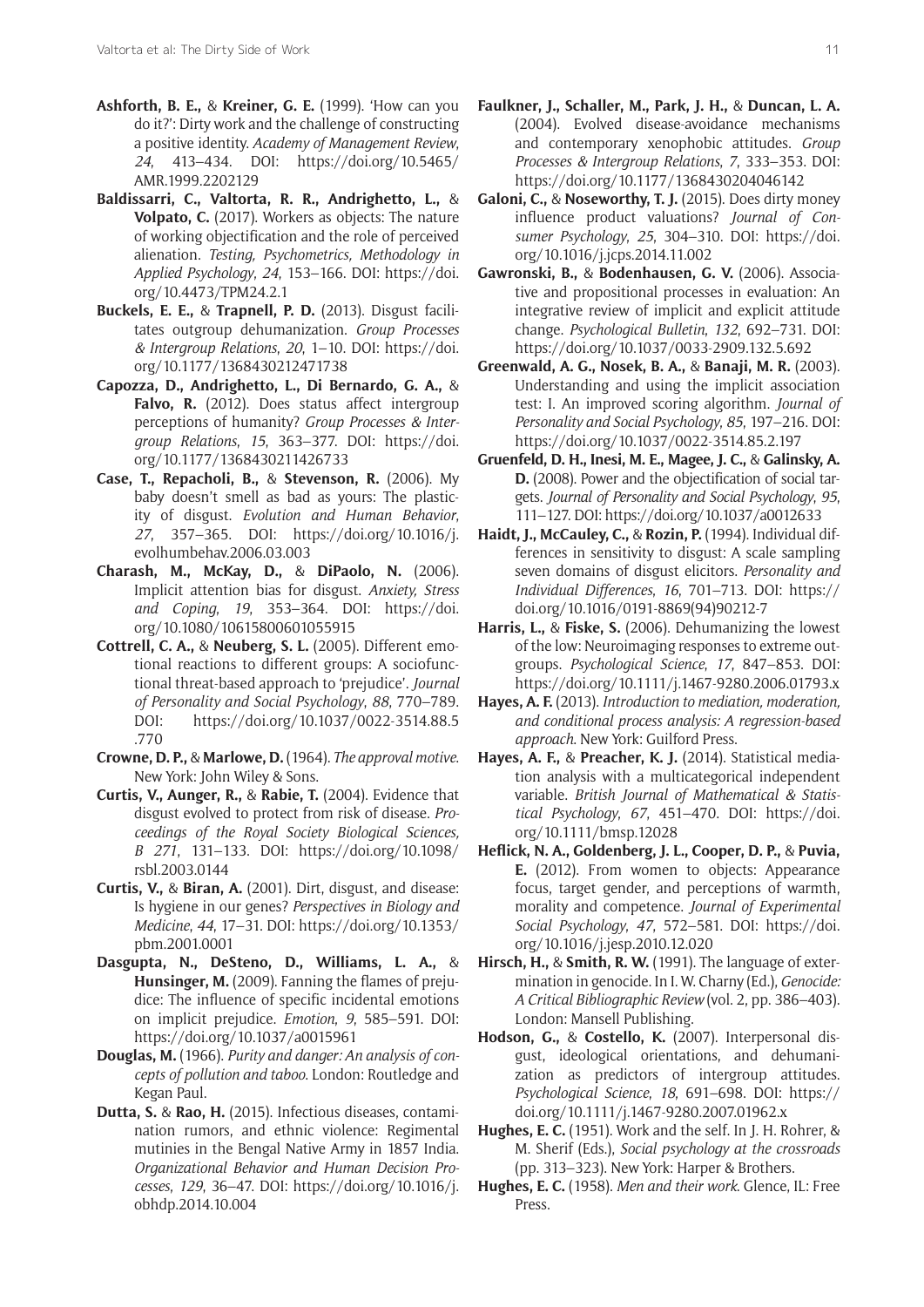- **Hughes, E. C.** (1962). Good people and dirty work. *Social Problems*, *10*, 3–11. DOI: [https://doi.](https://doi.org/10.2307/799402) [org/10.2307/799402](https://doi.org/10.2307/799402)
- **Laakasuo, M., Köbis, N., Palomäki, J.,** & **Jokela, M.** (2017). Money for microbes – Pathogen avoidance and out-group helping behaviour. *International Journal of Psychology*, 1–10. DOI: [https://doi.](https://doi.org/10.1002/ijop.12416) [org/10.1002/ijop.12416](https://doi.org/10.1002/ijop.12416)
- **LaCroix, J. M.,** & **Pratto, F.** (2015). Instrumentality and the denial of personhood: The social psychology of objectifying others. *Revue Internationale de Psychologie Sociale*, *28*, 183–211.
- **Mikolić, A.** (2016). Disgust and facial expression recognition across the menstrual cycle. *Human Ethology Bulletin*, *1*, 31–60. DOI: [https://doi.org/10.22330/](https://doi.org/10.22330/heb/311/060-073) [heb/311/060-073](https://doi.org/10.22330/heb/311/060-073)
- **Murray, D. R.,** & **Schaller, M.** (2016). The behavioural immune system: Implications for social cognition, social interaction and social influence. *Advances in Experimental Social Psychology*, *53*, 75–129. DOI: <https://doi.org/10.1016/bs.aesp.2015.09.002>
- **Musolff, A.** (2007). What role do metaphors play in racial prejudice? The function of anti-Semitic imagery in Hitler's Mein Kampf. *Patterns of Prejudice*, *1*, 21–43. DOI: [https://doi.](https://doi.org/10.1080/00313220601118744) [org/10.1080/00313220601118744](https://doi.org/10.1080/00313220601118744)
- **Navarrete, C. D.,** & **Fessler, D. M. T.** (2006). Disease avoidance and ethnocentrism: The effects of disease vulnerability and disgust sensitivity on intergroup attitudes. *Evolution and Human Behavior*, *27*, 270–282. DOI: [https://doi.org/10.1016/j.](https://doi.org/10.1016/j.evolhumbehav.2005.12.001) [evolhumbehav.2005.12.001](https://doi.org/10.1016/j.evolhumbehav.2005.12.001)
- **Nederhof, J. F.** (1985). Methods of coping with social desirability bias: A review. *European Journal of Social Psychology*, *15*, 263–280. DOI: [https://doi.](https://doi.org/10.1002/ejsp.2420150303) [org/10.1002/ejsp.2420150303](https://doi.org/10.1002/ejsp.2420150303)
- **Neuberg, S. L.,** & **Cottrell, C. A.** (2002). Intergroup emotions: A biocultural approach. In D. M. Mackie, & E. R. Smith (Eds.), *From prejudice to intergroup emotions: Differentiated reactions to social groups* (pp. 265–283). New York: Psychology Press.
- **Neuberg, S. L., Kenrick, D. T.,** & **Schaller, M.** (2011). Human threat management systems: Self-protection and disease avoidance. *Neuroscience & Biobehavioral Reviews*, *35*, 1042–1051. DOI: [https://doi.](https://doi.org/10.1016/j.neubiorev.2010.08.011) [org/10.1016/j.neubiorev.2010.08.011](https://doi.org/10.1016/j.neubiorev.2010.08.011)
- **Nussbaum, M.** (2010). *From disgust to humanity: Sexual orientation and constitutional law*. New York: Oxford University Press.
- **Oaten, M., Stevenson, R. J.,** & **Case, T. I.** (2009). Disgust as a disease-avoidance mechanism. *Psychological Bulletin*, *135*, 303–321. DOI: [https://doi.](https://doi.org/10.1037/a0014823) [org/10.1037/a0014823](https://doi.org/10.1037/a0014823)
- **Olatunji, B. O., Williams, N. L., Tolin, D. F., Abramowitz, J. S., Sawchuk, C. N., Lohr, J. M.,** & **Elwood, L. S.** (2007). The disgust scale: Item analysis, factor structure, and suggestions for refinement. *Psychological Assessment*, *19*, 281–297. DOI: [https://doi.](https://doi.org/10.1037/1040-3590.19.3.281) [org/10.1037/1040-3590.19.3.281](https://doi.org/10.1037/1040-3590.19.3.281)
- **Rozin, P., Haidt, J.,** & **McCauley, C. R.** (2008). Disgust. In M. Lewis, J. M. Haviland-Jones, & L. F. Barrett (Eds.), *Handbook of emotions* (3rd ed., pp. 757–776). New York: Guilford Press.
- **Rozin, P., Millman, L.,** & **Nemeroff, C.** (1986). Operation of the laws of sympathetic magic in disgust and other domains. *Journal of Personality and Social Psychology*, *50*, 703–712. DOI: [https://doi.](https://doi.org/10.1037/0022-3514.50.4.703) [org/10.1037/0022-3514.50.4.703](https://doi.org/10.1037/0022-3514.50.4.703)
- **Rudman, L. A.,** & **Mescher, K.** (2012). Of animals and objects: Men's implicit dehumanization of women and male sexual aggression. *Personality and Social Psychology Bulletin*, *38*, 734–746. DOI: [https://doi.](https://doi.org/10.1177/0146167212436401) [org/10.1177/0146167212436401](https://doi.org/10.1177/0146167212436401)
- **Russel, P. S.,** & **Giner-Sorolla, R.** (2013). Bodily-moral disgust: What it is, how it is different from anger and why it is an unreasoned emotion. *Psychological Bulletin*, *139*, 328–351. DOI: [https://doi.org/10.1037/](https://doi.org/10.1037/a0029319) [a0029319](https://doi.org/10.1037/a0029319)
- **Savage, R.** (2007). 'Disease Incarnate': Biopolitical discourse and genocidal dehumanisation in the age of modernity. *Journal of Historical Sociology*, *20*, 404–440. DOI: [https://doi.](https://doi.org/10.1111/j.1467-6443.2007.00315.x) [org/10.1111/j.1467-6443.2007.00315.x](https://doi.org/10.1111/j.1467-6443.2007.00315.x)
- **Schaller, M.,** & **Duncan, L. A.** (2007). The behavioral immune system: Its evolution and social psychological implications. In J. Forgas, M. G. Haselton, & W. von Hippel (Eds.), *Evolution and the social mind: Evolutionary psychology and social cognition* (pp. 293–307). New York: Psychology Press.
- **Schnall, S.** (2016). Disgust as embodied loss aversion. *European Review of Social Psychology*, *28*, 50–94. DOI: [https://doi.org/10.1080/10463283.2016.125](https://doi.org/10.1080/10463283.2016.1259844) [9844](https://doi.org/10.1080/10463283.2016.1259844)
- **Schnall, S., Haidt, J., Clore, G. L.,** & **Jordan, A. H.** (2008). Disgust as embodied moral judgment. *Personality and Social Psychology Bulletin*, *34*, 1096–1109. DOI: [https://doi.](https://doi.org/10.1177/0146167208317771) [org/10.1177/0146167208317771](https://doi.org/10.1177/0146167208317771)
- **Sontag, S.** (2002). *Illness as metaphor and AIDS and its metaphors*. London: Penguin Classics.
- **Speltini, G.,** & **Passini, S.** (2014). Cleanliness/dirtiness, purity/impurity as social and psychological issues. *Culture & Psychology*, *20*, 203–219. DOI: [https://](https://doi.org/10.1177/1354067X14526895) [doi.org/10.1177/1354067X14526895](https://doi.org/10.1177/1354067X14526895)
- **Steuter, E.,** & **Wills, D.** (2010). 'The vermin have struck again': Dehumanizing the enemy in post 9/11 media representations. *Media, War & Conflict*, *3*, 152–167. DOI: [https://doi.](https://doi.org/10.1177/1750635210360082) [org/10.1177/1750635210360082](https://doi.org/10.1177/1750635210360082)
- **Tipler, C.,** & **Ruscher, J. B.** (2014). Agency's role in dehumanization: Non-human metaphors of out-groups. *Social and Personality Psychology Compass*, *8*(5), 214–228. DOI: <https://doi.org/10.1111/spc3.12100>
- **Valtorta, R. R., Baldissarri, C., Andrighetto, L.,** & **Volpato, C.** (2019). Dirty jobs and dehumanization of workers. *British Journal of Social Psychology*. Advance online publication. DOI: [https://doi.](https://doi.org/10.1111/bjso.12315) [org/10.1111/bjso.12315](https://doi.org/10.1111/bjso.12315)